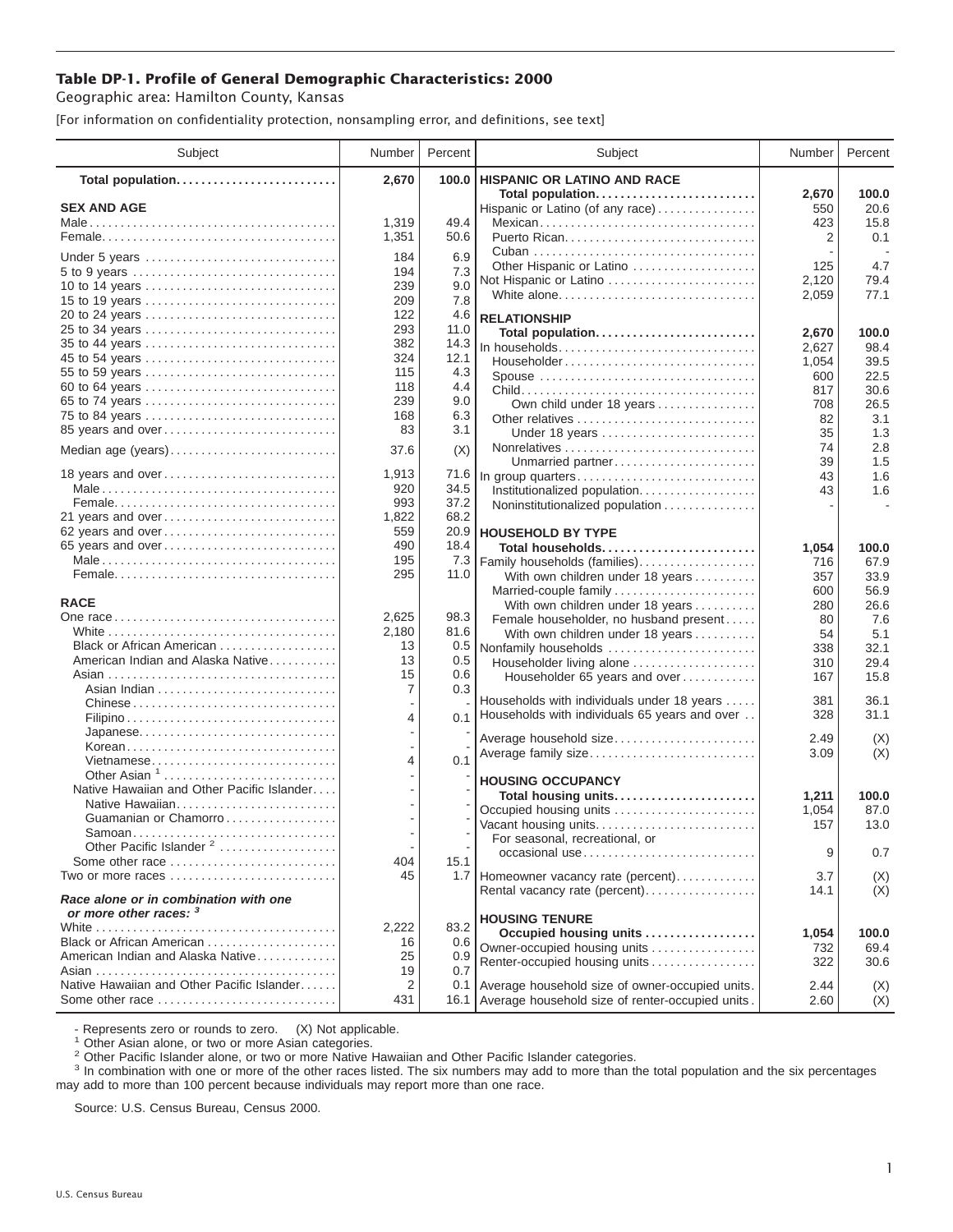## **Table DP-2. Profile of Selected Social Characteristics: 2000**

Geographic area: Hamilton County, Kansas

[Data based on a sample. For information on confidentiality protection, sampling error, nonsampling error, and definitions, see text]

| Subject                                                                       | Number       | Percent    | Subject                                                                   | Number   | Percent     |
|-------------------------------------------------------------------------------|--------------|------------|---------------------------------------------------------------------------|----------|-------------|
| <b>SCHOOL ENROLLMENT</b>                                                      |              |            | <b>NATIVITY AND PLACE OF BIRTH</b>                                        |          |             |
| Population 3 years and over                                                   |              |            | Total population                                                          | 2,670    | 100.0       |
| enrolled in school                                                            | 711          |            |                                                                           | 2,310    | 86.5        |
| Nursery school, preschool                                                     | 64           | 9.0        | Born in United States                                                     | 2,295    | 86.0        |
| Kindergarten                                                                  | 39           | 5.5        | State of residence                                                        | 1,495    | 56.0        |
| Elementary school (grades 1-8)                                                | 352          | 49.5       | Different state                                                           | 800      | 30.0        |
|                                                                               | 193          | 27.1       | Born outside United States                                                | 15       | 0.6         |
| College or graduate school                                                    | 63           |            |                                                                           | 360      | 13.5        |
|                                                                               |              |            | Entered 1990 to March 2000                                                | 313      | 11.7        |
| <b>EDUCATIONAL ATTAINMENT</b><br>Population 25 years and over                 | 1,727        | 100.0      | Naturalized citizen                                                       | 57       | 2.1<br>11.3 |
| Less than 9th grade                                                           | 229          | 13.3       |                                                                           | 303      |             |
| 9th to 12th grade, no diploma                                                 | 174          | 10.1       | <b>REGION OF BIRTH OF FOREIGN BORN</b>                                    |          |             |
| High school graduate (includes equivalency)                                   | 524          | 30.3       | Total (excluding born at sea)                                             | 360      | 100.0       |
| Some college, no degree                                                       | 413          | 23.9       |                                                                           | 3        | 0.8         |
| Associate degree                                                              | 87           | 5.0        |                                                                           | 5        | 1.4         |
| Bachelor's degree                                                             | 213          | 12.3       |                                                                           |          |             |
| Graduate or professional degree                                               | 87           | 5.0        |                                                                           |          |             |
|                                                                               |              |            |                                                                           | 338      | 93.9        |
| Percent high school graduate or higher<br>Percent bachelor's degree or higher | 76.7<br>17.4 | (X)<br>(X) | Northern America                                                          | 14       | 3.9         |
|                                                                               |              |            | <b>LANGUAGE SPOKEN AT HOME</b>                                            |          |             |
| <b>MARITAL STATUS</b>                                                         |              |            | Population 5 years and over                                               | 2,477    | 100.0       |
| Population 15 years and over                                                  | 2,055        | 100.0      | English only                                                              | 2,015    | 81.3        |
| Never married                                                                 | 399          | 19.4       | Language other than English                                               | 462      | 18.7        |
| Now married, except separated                                                 | 1,275        | 62.0       | Speak English less than "very well"                                       | 310      | 12.5        |
| Separated                                                                     | 35           | 1.7        | Spanish                                                                   | 437      | 17.6        |
|                                                                               | 168          | 8.2        | Speak English less than "very well"                                       | 299      | 12.1        |
|                                                                               | 145          | 7.1        | Other Indo-European languages                                             | 21<br>7  | 0.8<br>0.3  |
|                                                                               | 178          | 8.7        | Speak English less than "very well"<br>Asian and Pacific Island languages | 4        | 0.2         |
|                                                                               | 95           | 4.6        | Speak English less than "very well"                                       | 4        | 0.2         |
| <b>GRANDPARENTS AS CAREGIVERS</b>                                             |              |            |                                                                           |          |             |
| Grandparent living in household with                                          |              |            | <b>ANCESTRY (single or multiple)</b>                                      |          |             |
| one or more own grandchildren under                                           |              |            | Total population                                                          | 2,670    | 100.0       |
| 18 years                                                                      | 16           | 100.0      | Total ancestries reported                                                 | 2,489    | 93.2        |
| Grandparent responsible for grandchildren                                     | 3            | 18.8       |                                                                           |          | 0.4         |
|                                                                               |              |            |                                                                           | 12<br>16 | 0.6         |
| <b>VETERAN STATUS</b>                                                         |              |            |                                                                           | 99       | 3.7         |
| Civilian population 18 years and over                                         | 1,922        | 100.0      |                                                                           | 302      | 11.3        |
| Civilian veterans                                                             | 233          | 12.1       | French (except Basque) <sup>1</sup>                                       | 33       | 1.2         |
|                                                                               |              |            | French Canadian <sup>1</sup>                                              | 4        | 0.1         |
| <b>DISABILITY STATUS OF THE CIVILIAN</b><br>NONINSTITUTIONALIZED POPULATION   |              |            |                                                                           | 709      | 26.6        |
| Population 5 to 20 years                                                      | 645          | 100.0      |                                                                           | 3        | 0.1         |
| With a disability                                                             | 62           | 9.6        |                                                                           | 2        | 0.1         |
| Population 21 to 64 years                                                     | 1,344        | 100.0      |                                                                           | 215      | 8.1         |
| With a disability                                                             | 353          | 26.3       |                                                                           | 8        | 0.3         |
|                                                                               | 69.7         | (X)        |                                                                           |          |             |
|                                                                               | 991          | 73.7       | Norwegian                                                                 | 10       | 0.4         |
| Percent employed                                                              | 76.2         | (X)        |                                                                           | 13<br>9  | 0.5<br>0.3  |
| Population 65 years and over                                                  | 445          | 100.0      |                                                                           | 22       | 0.8         |
| With a disability                                                             | 182          | 40.9       |                                                                           | 43       | 1.6         |
|                                                                               |              |            |                                                                           | 59       | 2.2         |
| <b>RESIDENCE IN 1995</b>                                                      |              |            |                                                                           |          |             |
| Population 5 years and over                                                   | 2,477        | 100.0      | Subsaharan African                                                        |          |             |
| Same house in 1995                                                            | 1,288        | 52.0       |                                                                           | 46       | 1.7         |
| Different house in the U.S. in 1995                                           | 1,059        | 42.8       |                                                                           | 16       | 0.6         |
| Same county                                                                   | 490          | 19.8       |                                                                           | 1        |             |
|                                                                               | 569          | 23.0       | United States or American                                                 | 197      | 7.4         |
|                                                                               | 247          | 10.0       |                                                                           | 41       | 1.5         |
| Different state                                                               | 322          | 13.0       | West Indian (excluding Hispanic groups)                                   |          |             |
|                                                                               | 130          | 5.2        | Other ancestries                                                          | 629      | 23.6        |

-Represents zero or rounds to zero. (X) Not applicable. 1 The data represent a combination of two ancestries shown separately in Summary File 3. Czech includes Czechoslovakian. French includes Alsatian. French Canadian includes Acadian/Cajun. Irish includes Celtic.

Source: U.S. Bureau of the Census, Census 2000.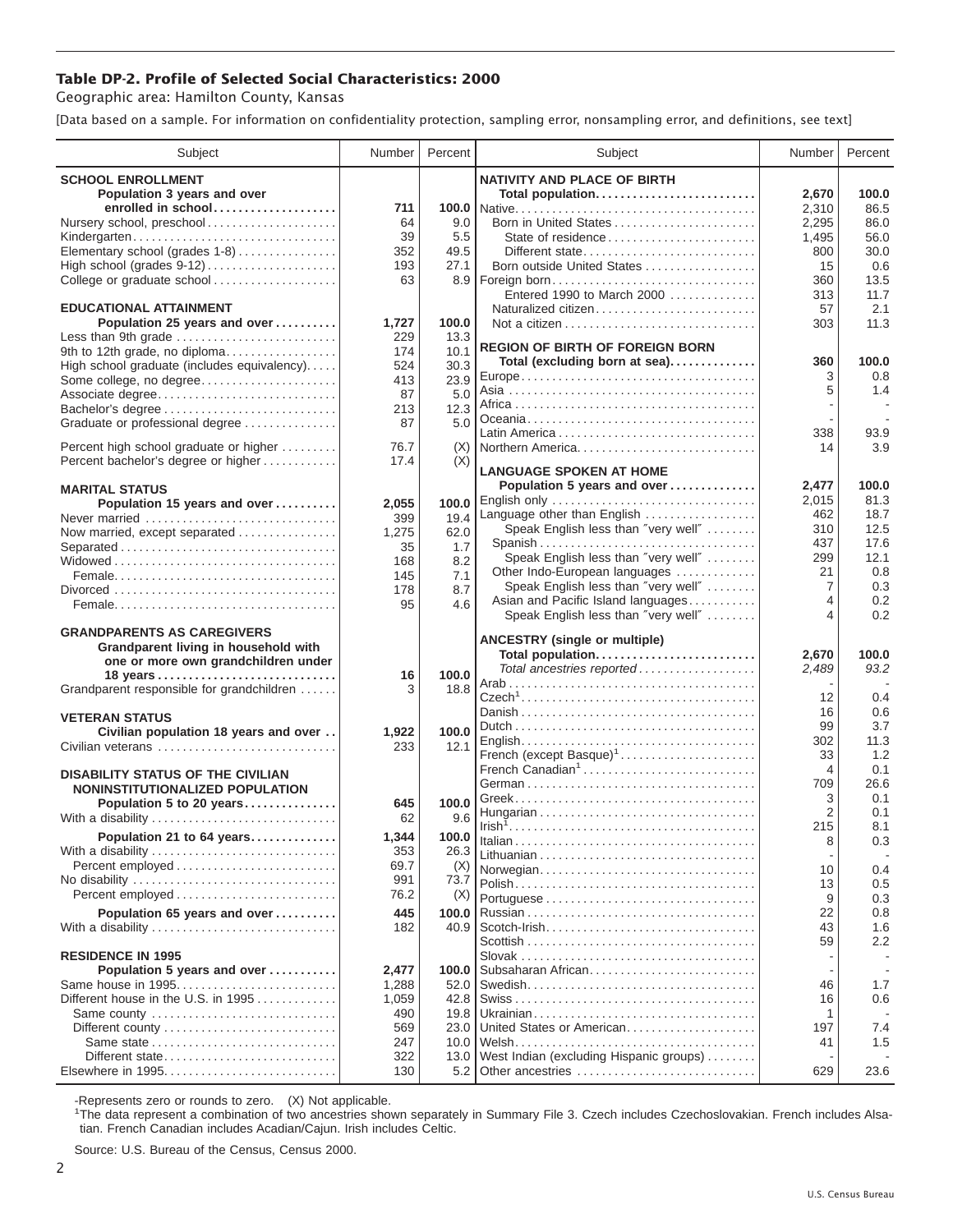## **Table DP-3. Profile of Selected Economic Characteristics: 2000**

Geographic area: Hamilton County, Kansas

[Data based on a sample. For information on confidentiality protection, sampling error, nonsampling error, and definitions, see text]

| Subject                                                  | Number   | Percent | Subject                                               | Number        | Percent      |
|----------------------------------------------------------|----------|---------|-------------------------------------------------------|---------------|--------------|
| <b>EMPLOYMENT STATUS</b>                                 |          |         | <b>INCOME IN 1999</b>                                 |               |              |
| Population 16 years and over                             | 2,008    | 100.0   | Households                                            | 1,058         | 100.0        |
| In labor force                                           | 1,221    | 60.8    | Less than \$10,000                                    | 110           | 10.4         |
| Civilian labor force                                     | 1,221    |         |                                                       | 88            | 8.3          |
| Employed                                                 | 1,197    |         |                                                       | 195           | 18.4         |
|                                                          | 24       |         |                                                       | 182           | 17.2         |
| Percent of civilian labor force                          | 2.0      |         | $(X)$ \\ \$35,000 to \$49,999                         | 189           | 17.9         |
|                                                          |          |         | \$50,000 to \$74,999                                  | 172           | 16.3         |
| Not in labor force                                       | 787      |         | $39.2$ \, \$75,000 to \$99,999                        | 65            | 6.1          |
| Females 16 years and over                                | 1,027    | 100.0   | \$100,000 to \$149,999                                | 41            | 3.9          |
| In labor force                                           | 519      | 50.5    |                                                       | 6             | 0.6          |
| Civilian labor force                                     | 519      | 50.5    | \$200,000 or more                                     | 10            | 0.9          |
| Employed                                                 | 508      | 49.5    | Median household income (dollars)                     | 32,033        | (X)          |
|                                                          |          |         |                                                       |               | 80.2         |
| Own children under 6 years                               | 237      | 100.0   | With earnings<br>Mean earnings (dollars) <sup>1</sup> | 849<br>38,401 |              |
| All parents in family in labor force                     | 118      | 49.8    | With Social Security income                           | 368           | (X)<br>34.8  |
| <b>COMMUTING TO WORK</b>                                 |          |         | Mean Social Security income (dollars) <sup>1</sup>    | 11,313        | (X)          |
| Workers 16 years and over                                | 1,174    |         | 100.0 With Supplemental Security Income               | 29            | 2.7          |
| Car, truck, or van - - drove alone                       | 854      | 72.7    | Mean Supplemental Security Income                     |               |              |
| Car, truck, or van - - carpooled                         | 173      | 14.7    |                                                       | 5,990         | (X)          |
| Public transportation (including taxicab)                |          |         | With public assistance income                         | 24            | 2.3          |
|                                                          | 60       | 5.1     | Mean public assistance income $(dollars)1 \ldots$ .   | 2,229         | (X)          |
|                                                          | 31       |         | 2.6 With retirement income                            | 106           | 10.0         |
| Worked at home                                           | 56       | 4.8     | Mean retirement income $(dollars)1$                   | 7,427         | (X)          |
| Mean travel time to work $(minutes)^1$                   | 17.3     | (X)     |                                                       |               |              |
|                                                          |          |         | Families                                              | 715           | 100.0        |
| <b>Employed civilian population</b>                      |          |         | Less than \$10,000                                    | 33            | 4.6          |
| 16 years and over                                        | 1,197    |         |                                                       | 48            | 6.7          |
| <b>OCCUPATION</b>                                        |          |         | \$15,000 to \$24,999                                  | 129           | 18.0         |
| Management, professional, and related                    |          |         | \$25,000 to \$34,999                                  | 107           | 15.0         |
|                                                          | 383      |         | $32.0$ \\$35,000 to \$49,999                          | 147           | 20.6         |
| Service occupations                                      | 190      |         |                                                       | 150           | 21.0         |
| Sales and office occupations                             | 252      |         |                                                       | 48            | 6.7          |
| Farming, fishing, and forestry occupations               | 131      |         |                                                       | 37            | 5.2          |
| Construction, extraction, and maintenance<br>occupations | 119      |         | \$150,000 to \$199,999                                | 6<br>10       | 0.8<br>1.4   |
| Production, transportation, and material moving          |          |         |                                                       |               |              |
|                                                          | 122      | 10.2    | Median family income (dollars)                        | 38,550        | (X)          |
|                                                          |          |         | Per capita income $(dollars)1$                        | 16,484        | (X)          |
| <b>INDUSTRY</b>                                          |          |         | Median earnings (dollars):                            |               |              |
| Agriculture, forestry, fishing and hunting,              |          |         | Male full-time, year-round workers                    | 26,701        | (X)          |
|                                                          | 351      | 29.3    | Female full-time, year-round workers                  | 21,000        | (X)          |
|                                                          | 69       | 5.8     |                                                       |               |              |
| Manufacturing                                            | 22       | 1.8     |                                                       | Number        | Percent      |
| Wholesale trade                                          | 34       | 2.8     |                                                       | below         | below        |
| Retail trade                                             | 92       | 7.7     |                                                       | poverty       | poverty      |
| Transportation and warehousing, and utilities            | 83       | 6.9     | Subject                                               | level         | level        |
|                                                          | 20       | 1.7     |                                                       |               |              |
| Finance, insurance, real estate, and rental and          |          |         | <b>POVERTY STATUS IN 1999</b>                         |               |              |
|                                                          | 44       | 3.7     | Families                                              | 78            | 10.9         |
| Professional, scientific, management, adminis-           |          |         | With related children under 18 years                  | 74            | 19.5         |
| trative, and waste management services                   | 39       | 3.3     | With related children under 5 years                   | 25            | 17.7         |
| Educational, health and social services                  | 226      | 18.9    |                                                       |               |              |
| Arts, entertainment, recreation, accommodation           |          |         | Families with female householder, no                  |               |              |
| and food services                                        | 65       | 5.4     | husband present                                       | 27            | 31.0         |
| Other services (except public administration)            | 83<br>69 | 6.9     | With related children under 18 years                  | 25<br>5       | 37.3<br>41.7 |
| Public administration                                    |          | 5.8     | With related children under 5 years                   |               |              |
| <b>CLASS OF WORKER</b>                                   |          |         | Individuals                                           | 411           | 15.7         |
| Private wage and salary workers                          | 688      |         | 57.5 18 years and over                                | 250           | 13.3         |
| Government workers                                       | 262      | 21.9    | 65 years and over                                     | 42            | 9.4          |
| Self-employed workers in own not incorporated            |          |         | Related children under 18 years                       | 159           | 21.5         |
|                                                          | 234      | 19.5    | Related children 5 to 17 years                        | 115           | 21.1         |
| Unpaid family workers                                    | 13       |         | 1.1 Unrelated individuals 15 years and over           | 99            | 23.7         |
|                                                          |          |         |                                                       |               |              |

-Represents zero or rounds to zero. (X) Not applicable.

<sup>1</sup>If the denominator of a mean value or per capita value is less than 30, then that value is calculated using a rounded aggregate in the numerator. See text.

Source: U.S. Bureau of the Census, Census 2000.